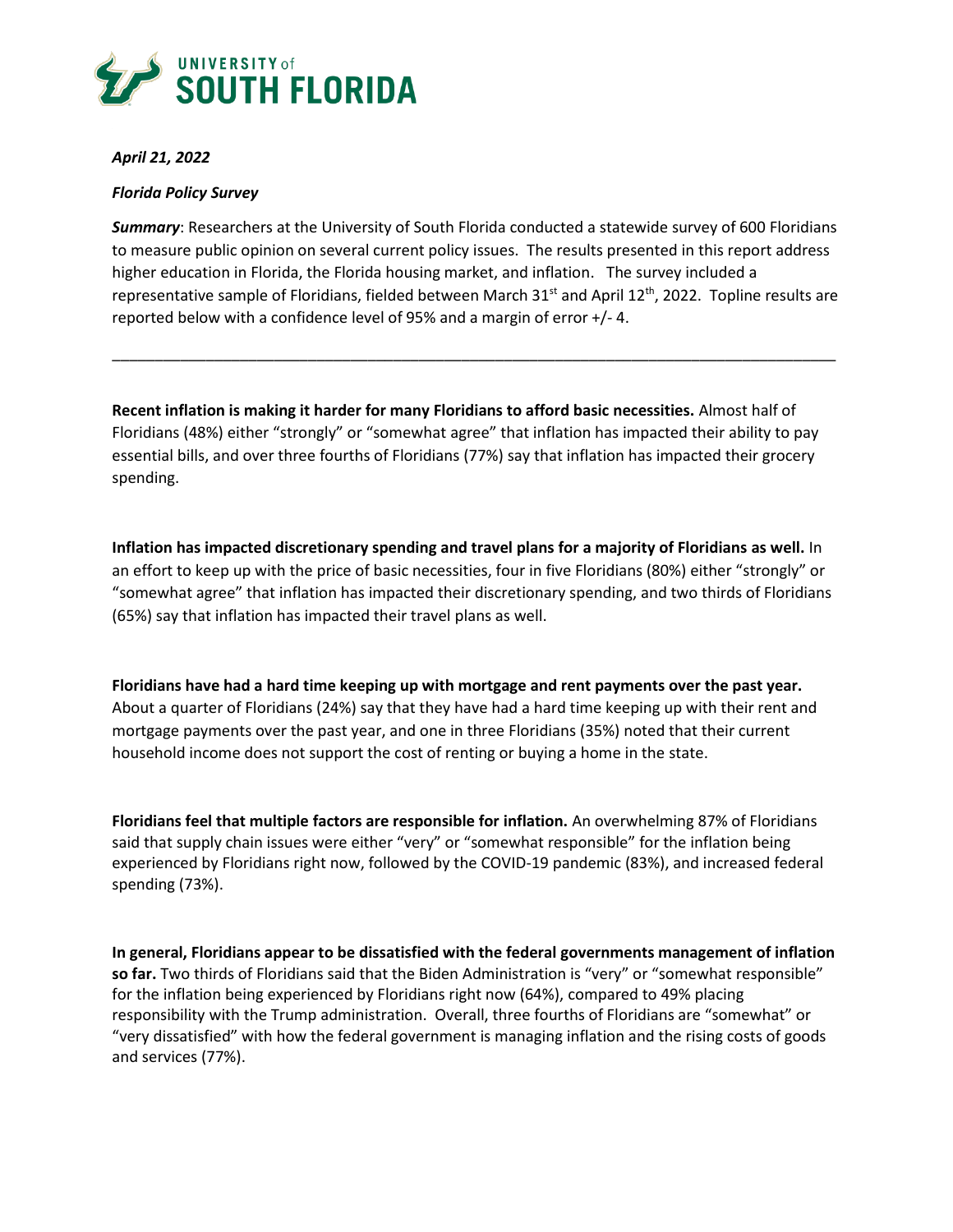

**Many Floridians are putting off purchasing a home due to the current housing market.** With home values increasing by almost 70% in Florida over the past five years, it's no surprise that 36% of Floridians who currently don't own a home say that they are putting off buying due to the hot market as well as increased expenses, such as [skyrocketing insurance premiums.](https://www.abcactionnews.com/news/price-of-paradise/80k-lawsuits-filed-against-insurance-companies-in-2020-doubling-homeowners-insurance-premiums)

**A majority of Floridians support the Biden Administration's recent decision to extend student loan payments. \*** Over two thirds (64.2%) of Floridian's support an extension of the student loan repayment pause beyond May 1<sup>st</sup>. A majority of Floridian's would also "strongly" or "somewhat support" the federal government forgiving loan debt for all borrowers, with two thirds of Floridian's supporting \$10,000 in loan forgiveness (68%), and a small majority supporting \$50,000 in loan forgiveness (55%).

\*(Note: this survey was fielded between March 31st and April 12th, the Biden Administration extended the pause on April 6<sup>th</sup>. This data is interpreted based on the most recent decision to extend the student loan pause).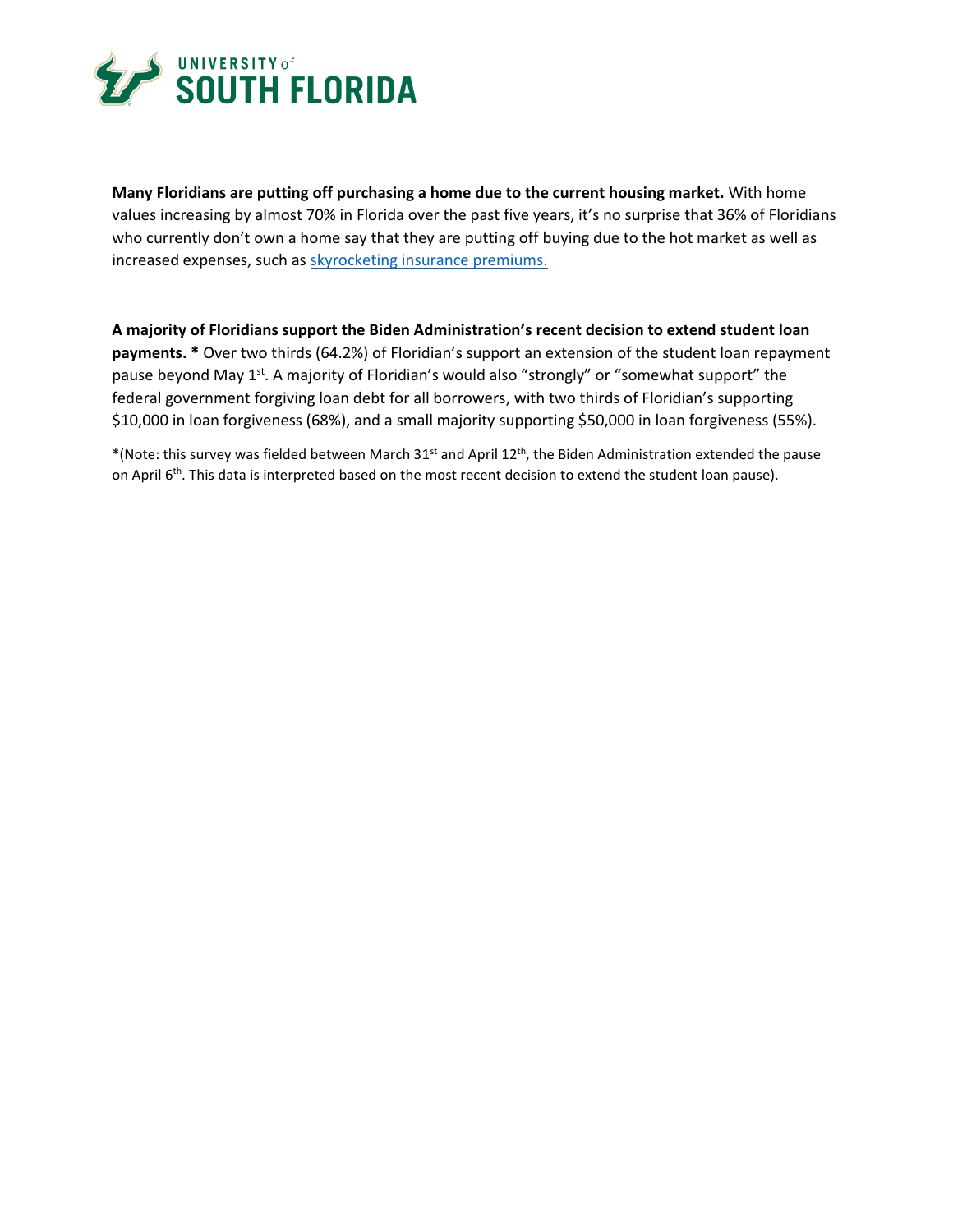

#### **Survey Responses**

Thinking about the past year, please indicate your level of agreement with the following statement**:** *Inflation has impacted my ability to pay essential bills.*

|                          | <b>Frequency</b> | <b>Percentage</b> |
|--------------------------|------------------|-------------------|
| <b>Strongly Agree</b>    | 99               | 16.5              |
| Somewhat Agree           | 191              | 31.8              |
| Somewhat Disagree        | 180              | 30.0              |
| <b>Strongly Disagree</b> | 130              | 21.7              |

Thinking about the past year, please indicate your level of agreement with the following statement**:** *Inflation has impacted my grocery spending.*

|                          | <b>Frequency</b> | Percentage |
|--------------------------|------------------|------------|
| <b>Strongly Agree</b>    | 224              | 37.3       |
| Somewhat Agree           | 239              | 39.8       |
| Somewhat Disagree        | 81               | 13.5       |
| <b>Strongly Disagree</b> | 56               | 9.3        |

Thinking about the past year, please indicate your level of agreement with the following statement*: Inflation has impacted my discretionary spending.*

|                          | <b>Frequency</b> | Percentage |
|--------------------------|------------------|------------|
| <b>Strongly Agree</b>    | 241              | 40.2       |
| Somewhat Agree           | 239              | 39.8       |
| Somewhat Disagree        | 71               | 11.8       |
| <b>Strongly Disagree</b> | 49               | 8.2        |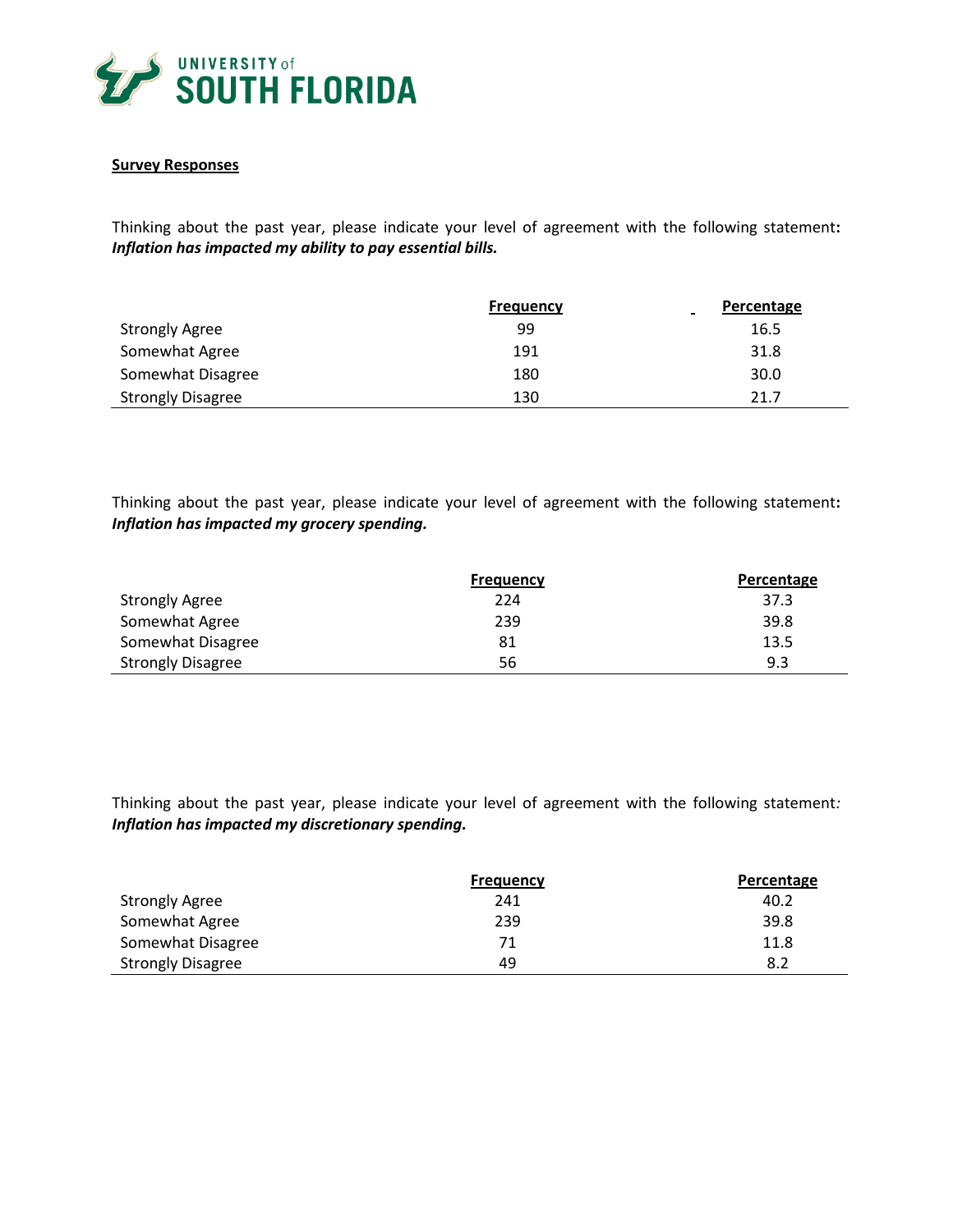

Thinking about the past year, please indicate your level of agreement with the following statement**:** *Inflation has impacted my travel plans.*

|                          | <b>Frequency</b> | Percentage |
|--------------------------|------------------|------------|
| <b>Strongly Agree</b>    | 195              | 32.5       |
| Somewhat Agree           | 197              | 32.8       |
| Somewhat Disagree        | 121              | 20.2       |
| <b>Strongly Disagree</b> | 87               | 14.5       |

# *Have your wages kept up with the rising costs of goods and services over the last year?*

|     | <b>Frequency</b> | Percentage |
|-----|------------------|------------|
| No  | 359              | 79.9       |
| Yes | 90               | 20.1       |

(Note: This question was only asked to people who are currently employed)

#### *Has your household income stayed the same over the past year?*

|                           | <b>Frequency</b> | Percentage |
|---------------------------|------------------|------------|
| No, It's Decreased        | 107              | 17.8       |
| Yes, It's Stayed the Same | 336              | 56.0       |
| No, It's Increased        | 157              | 26.2       |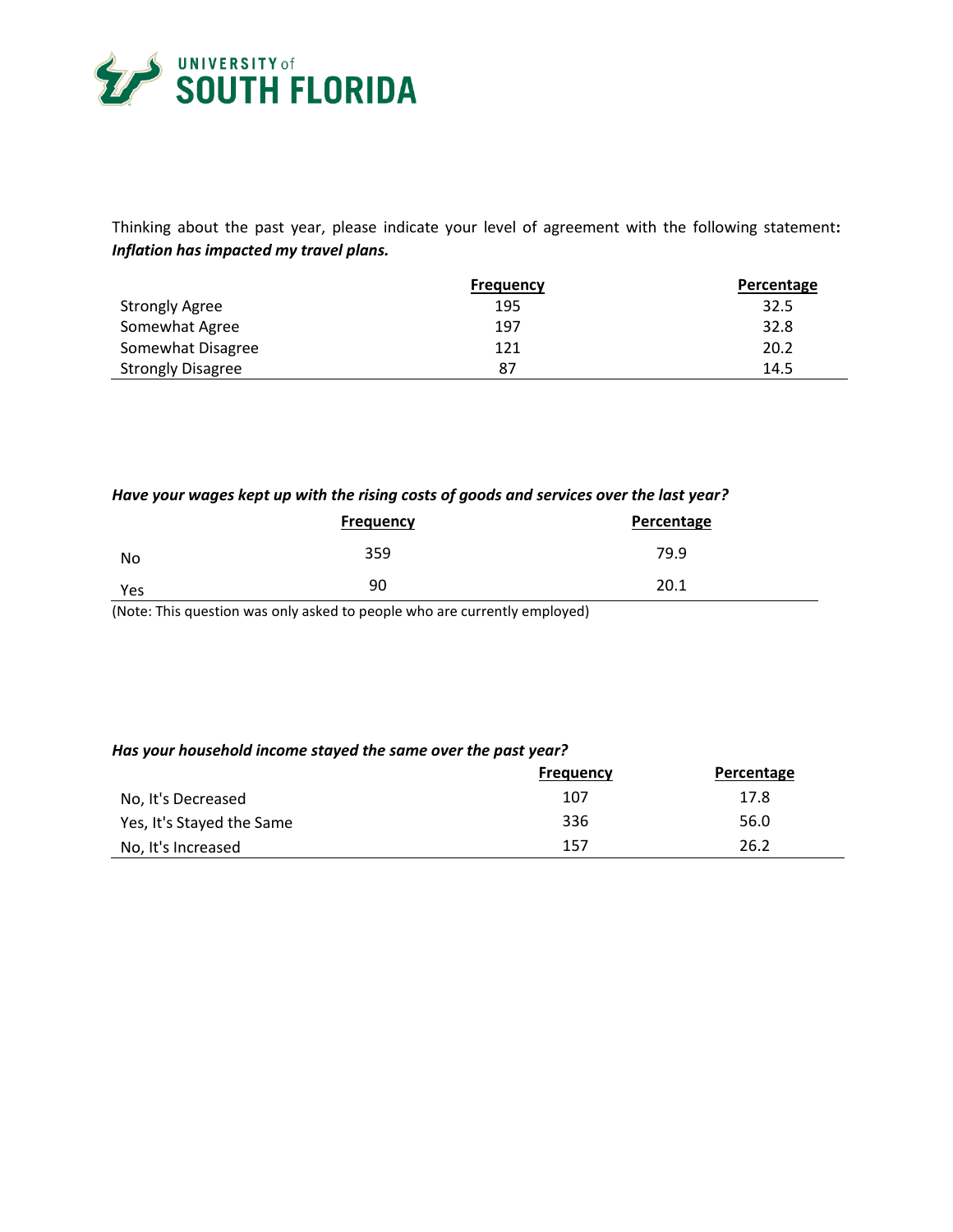

*In your opinion, how responsible are each of the following for the inflation being experienced by Floridians right now? (Reported as a % of Row Total)*

|                          | <b>Very</b> | Somewhat    | <b>Not Very</b> | <b>Not at All</b> |
|--------------------------|-------------|-------------|-----------------|-------------------|
|                          | Responsible | Responsible | Responsible     | Responsible       |
| <b>The Biden</b>         | 38.0%       | 26.3%       | 23.5%           | 12.2%             |
| Administration           |             |             |                 |                   |
| The Trump                | 20.8%       | 28.2%       | 23.8%           | 27.2%             |
| <b>Administration</b>    |             |             |                 |                   |
| The COVID-19             | 38.8%       | 43.7%       | 12.2%           | 5.3%              |
| <b>Pandemic</b>          |             |             |                 |                   |
| <b>Stimulus</b>          | 17.2%       | 31.8%       | 28.3%           | 22.7%             |
| <b>Checks</b>            |             |             |                 |                   |
| <b>Supply Chain</b>      | 41.5%       | 45.3%       | 9.8%            | 9.3%              |
| <b>Issues</b>            |             |             |                 |                   |
| <b>Increased Federal</b> | 37.8%       | 34.8%       | 19.0%           | 8.3%              |
| <b>Spending</b>          |             |             |                 |                   |
| The War in               | 21.7%       | 40.0%       | 26.5%           | 11.8%             |
| <b>Ukraine</b>           |             |             |                 |                   |

*\*Partisan Notes: (% Very + Somewhat Responsible). Biden Administration: Democrats = 38.2%, Independents = 67.1%; Republicans = 86.2%. Trump Administration: Democrats = 65.0%, Independents = 53.3%; Republicans = 27.6%. Government Stimulus Checks: Democrats = 33.0%, Independents = 50.0%; Republicans = 65.4%. Federal Government Spending: Democrats = 57.1%, Independents = 75.0%; Republicans = 85.1%.* 

*How satisfied are you with how the federal government is managing inflation and the rising costs of goods and services?*

|                       | <b>Frequency</b> | Percentage |
|-----------------------|------------------|------------|
| Very Satisfied        | 14               | 2.3        |
| Somewhat Satisfied    | 127              | 21.2       |
| Somewhat Dissatisfied | 205              | 34.2       |
| Very Dissatisfied     | 254              | 42.3       |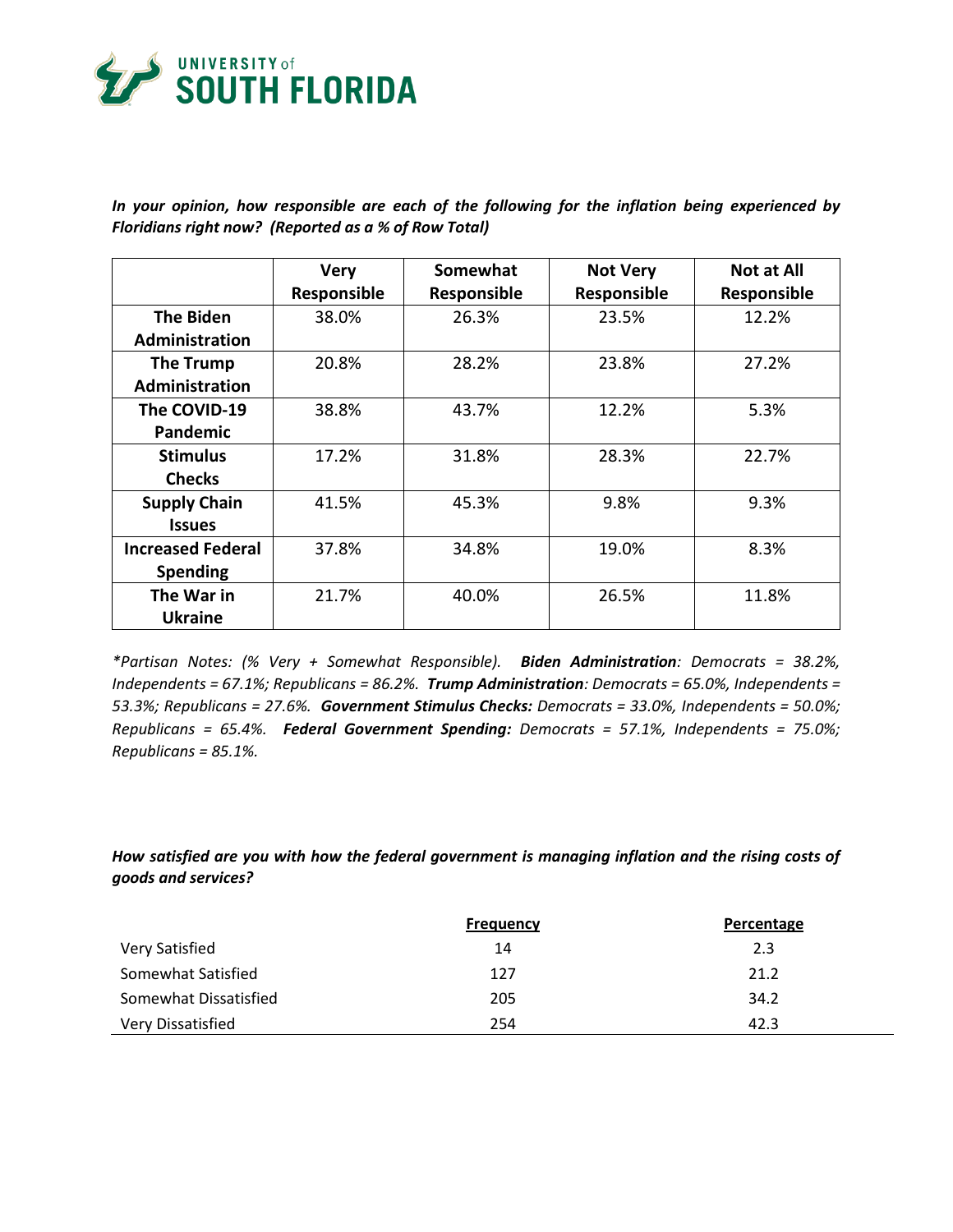

# *Would you support the federal government providing an additional stimulus check to Americans?*

|     | Frequency | Percentage |
|-----|-----------|------------|
| No  | 216       | 36.0       |
| Yes | 384       | 64.0       |

# *Are you a homeowner?*

|     | <b>Frequency</b> | Percentage |
|-----|------------------|------------|
| No  | 242              | 40.3       |
| Yes | 358              | 59.7       |

## *Have you put off buying a new home because of the current housing market?*

|     | <b>Frequency</b> | <b>Percentage</b> |
|-----|------------------|-------------------|
| No  | 154              | 63.6              |
| Yes | 88               | 36.4              |

*Note: Only asked of those who are not currently homeowners. (N=242)*

## *Has it been hard for you to keep up with your mortgage or rent payments over the past year?*

|                | <b>Frequency</b> | Percentage |
|----------------|------------------|------------|
| No             | 341              | 56.8       |
| Yes            | 141              | 23.5       |
| Not Applicable | 118              | 19.7       |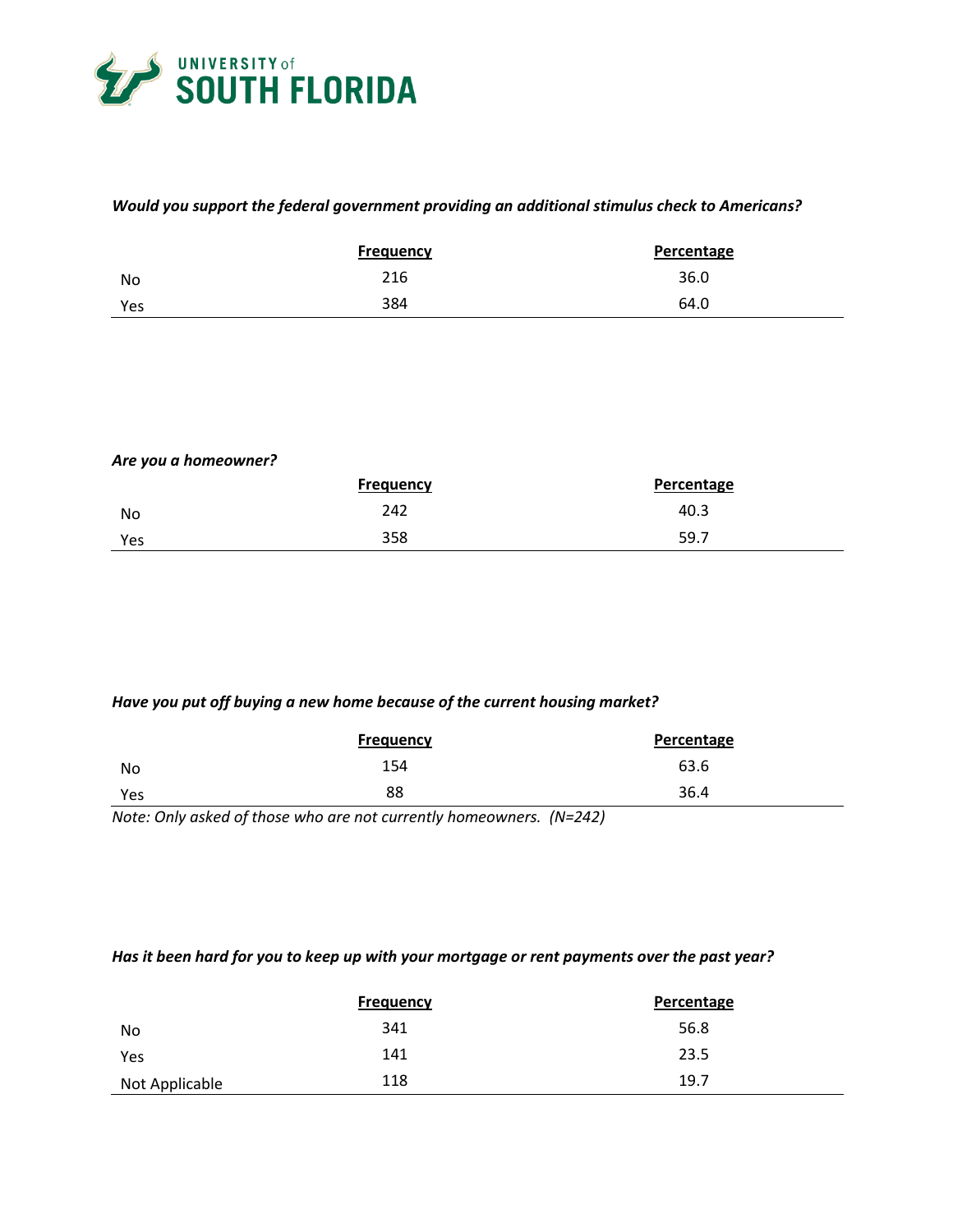

# *Are you thinking about selling your home due to the property's increased value?*

|     | <b>Frequency</b> | Percentage |
|-----|------------------|------------|
| No  | 316              | 88.3       |
| Yes | 42               | 11.7       |

### *Does your current household income support the cost of buying or renting a home in Florida?*

|        | <b>Frequency</b> | Percentage |
|--------|------------------|------------|
| No     | 209              | 34.8       |
| Yes    | 288              | 48.0       |
| Unsure | 103              | 17.2       |

#### *Are you considering moving out of Florida due to the rise in housing prices?*

|        | <b>Frequency</b> | <b>Percentage</b> |
|--------|------------------|-------------------|
| No     | 461              | 76.8              |
| Yes    | 67               | 11.2              |
| Unsure | 72               | 12.0              |

*Please indicate your level of agreement with the following statement: Florida provides affordable options for college education.*

|                          | <b>Frequency</b> | <b>Percentage</b> |
|--------------------------|------------------|-------------------|
| <b>Strongly Agree</b>    | 118              | 19.7              |
| Somewhat Agree           | 248              | 41.3              |
| Somewhat Disagree        | 97               | 16.2              |
| <b>Strongly Disagree</b> | 38               | 6.3               |
| Unsure                   | 99               | 16.5              |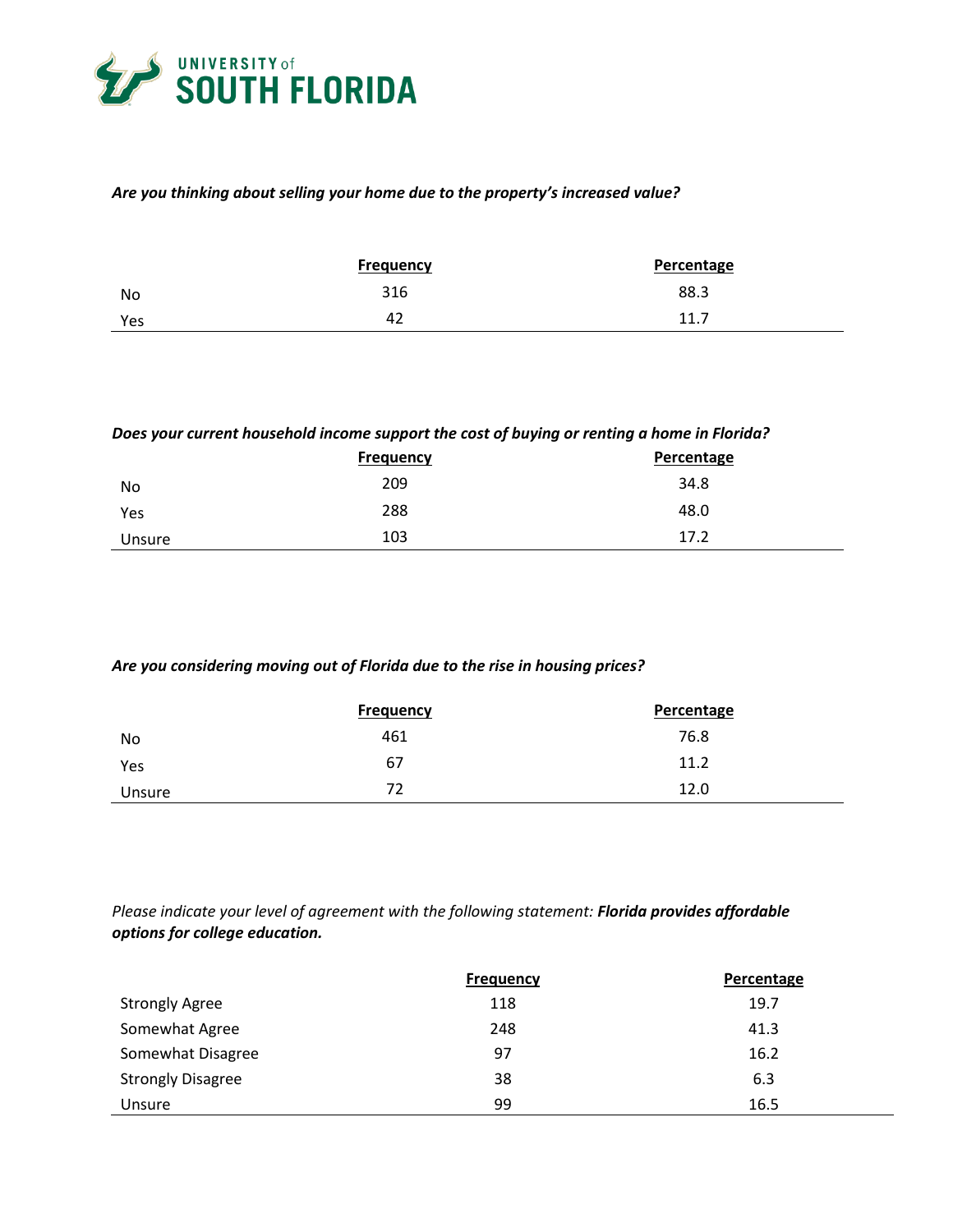

j.

# *Please indicate your level of agreement with the following statements: It is easy for me to enroll in and take college classes if I choose to do so.*

|                          | <b>Frequency</b> | Percentage |
|--------------------------|------------------|------------|
| <b>Strongly Agree</b>    | 201              | 33.5       |
| Somewhat Agree           | 206              | 34.3       |
| Somewhat Disagree        | 61               | 10.2       |
| <b>Strongly Disagree</b> | 33               | 5.5        |
| Unsure                   | 99               | 16.5       |

*Please indicate your level of agreement with the following statements: There are convenient college options in my community.* 

|                          | <b>Frequency</b> | Percentage |
|--------------------------|------------------|------------|
| <b>Strongly Agree</b>    | 264              | 44.0       |
| Somewhat Agree           | 218              | 36.3       |
| Somewhat Disagree        | 30               | 5.0        |
| <b>Strongly Disagree</b> | 16               | 2.7        |
| Unsure                   | 72               | 12.0       |

#### *How do you believe the cost of a college education in Florida compares to other states?*

|                                                                     | Frequency | Percentage |
|---------------------------------------------------------------------|-----------|------------|
| College is less affordable in Florida compared to other states      | 76        | 12.7       |
| The cost of college is about the same in Florida as in other states | 390       | 65.0       |
| College is more affordable in Florida compared to other states      | 134       | 22.3       |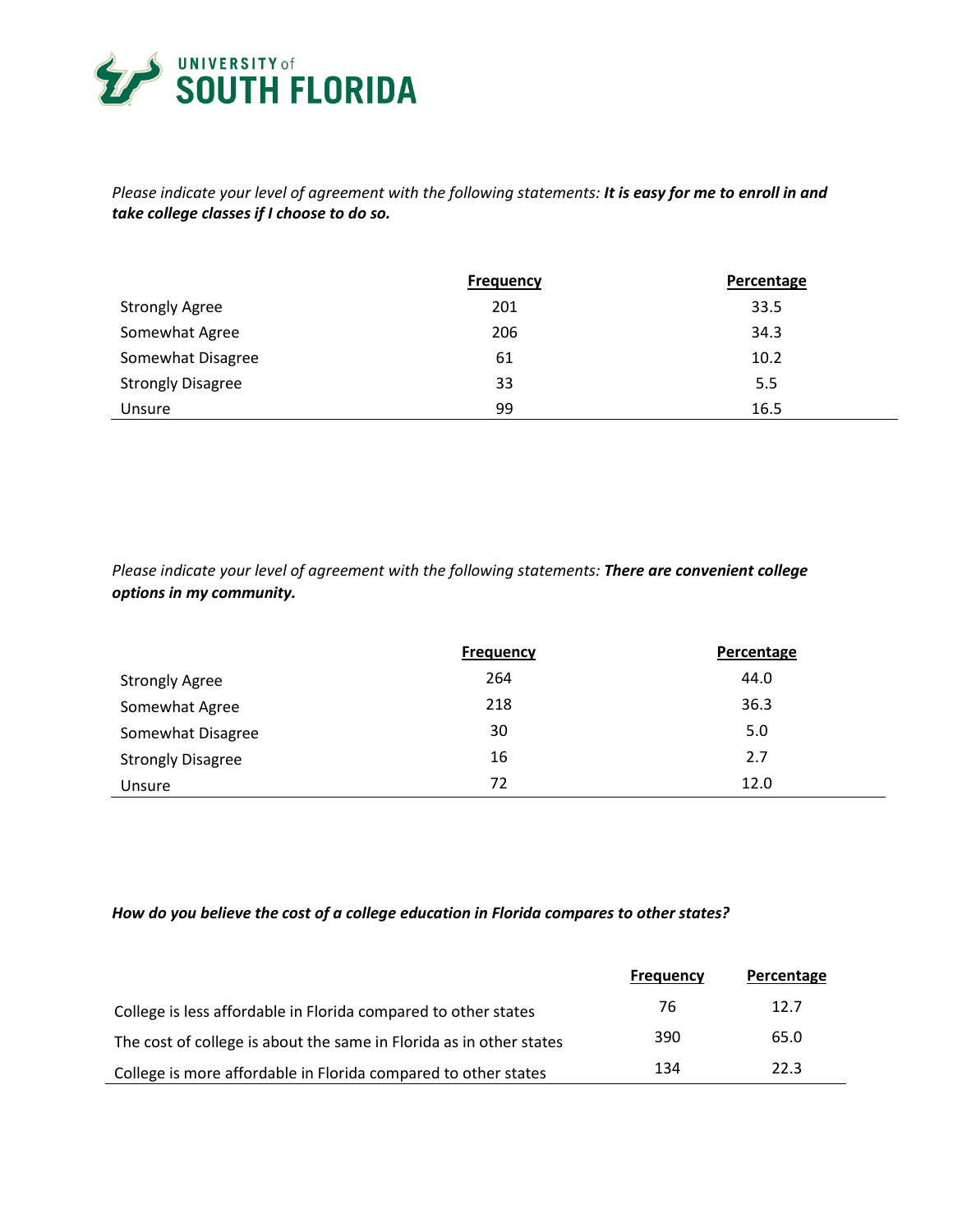

### *Has the cost of a college education in Florida discouraged you from obtaining a degree?*

|     | <b>Frequency</b> | <b>Percentage</b> |
|-----|------------------|-------------------|
| No  | 464              | 77.3              |
| Yes | 136              | 22.7              |

# *Would you support or oppose a further extension of the federal government's student loan pause beyond May 1st?*

|                         | <b>Frequency</b> | Percentage |
|-------------------------|------------------|------------|
| <b>Strongly Support</b> | 223              | 37.2       |
| Somewhat Support        | 162              | 27.0       |
| Somewhat Oppose         | 111              | 18.5       |
| <b>Strongly Oppose</b>  | 104              | 17.3       |

(Note: this survey was fielded between March 31<sup>st</sup> and April 12<sup>th</sup>, the Biden Administration extended the pause on April 6th. This data is interpreted based on the most recent decision to extend the student loan pause). *\*Partisan Differences (Strongly + Somewhat Support): Democrats = 87.4%, Independents = 62.5%; Republicans = 41.5%.* 

# *Would you support or oppose the federal government forgiving \$10,000 in student loan debt for all current borrowers?*

|                         | <b>Frequency</b> | Percentage |
|-------------------------|------------------|------------|
| <b>Strongly Support</b> | 237              | 39.5       |
| Somewhat Support        | 169              | 28.2       |
| Somewhat Oppose         | 68               | 11.3       |
| <b>Strongly Oppose</b>  | 126              | 21.0       |

*\*Partisan Differences (Strongly + Somewhat Support): Democrats = 89.0%, Independents = 67.1%; Republicans = 41.4%.*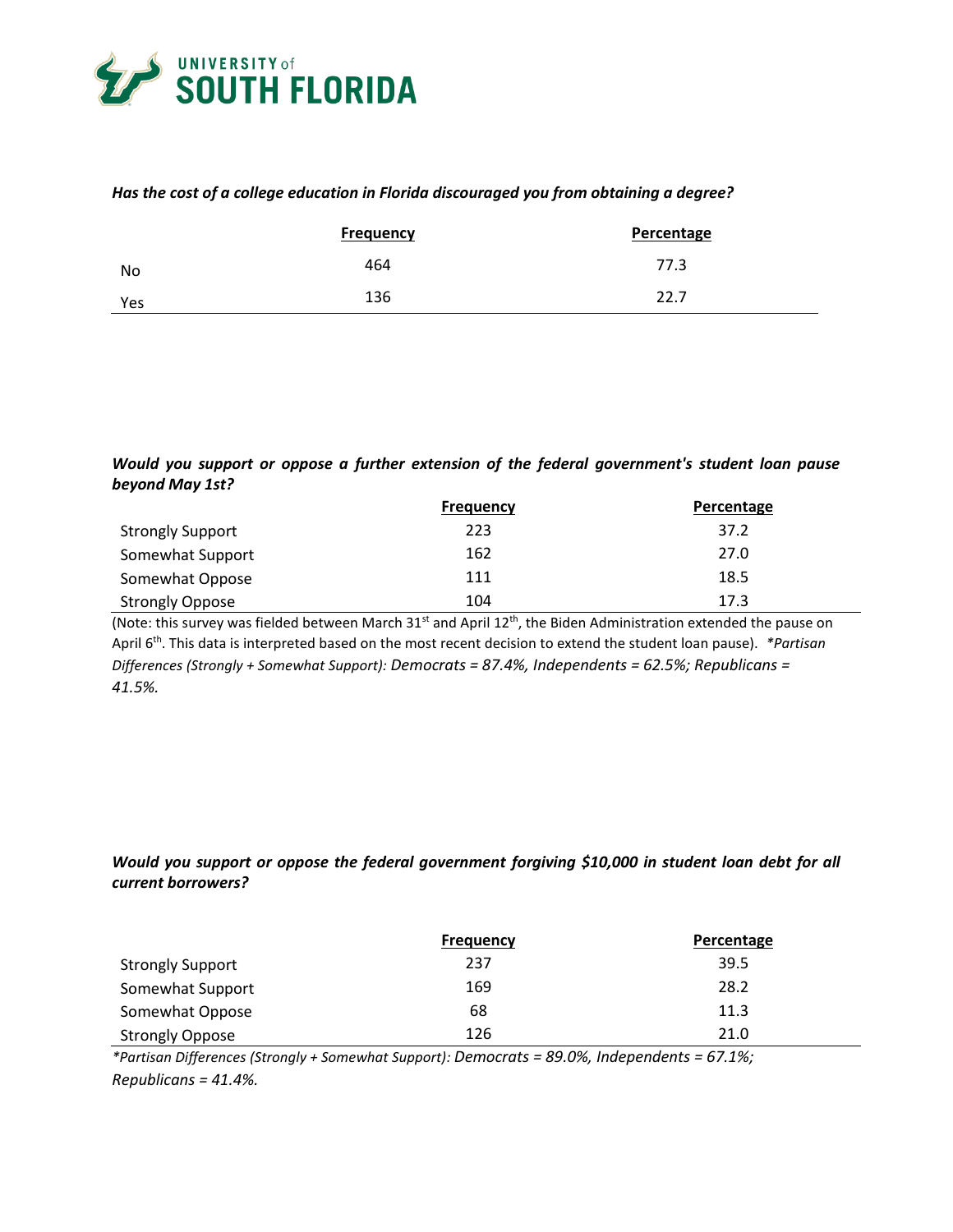

# *Would you support or oppose the federal government forgiving \$50,000 in student loan debt for all current borrowers?*

|                         | <b>Frequency</b> | Percentage |
|-------------------------|------------------|------------|
| <b>Strongly Support</b> | 196              | 32.7       |
| Somewhat Support        | 134              | 22.3       |
| Somewhat Oppose         | 94               | 15.7       |
| <b>Strongly Oppose</b>  | 176              | 29.3       |

*\*Partisan Differences (Strongly + Somewhat Support): Democrats = 77.4%, Independents = 55.3%; Republicans = 30.9%.*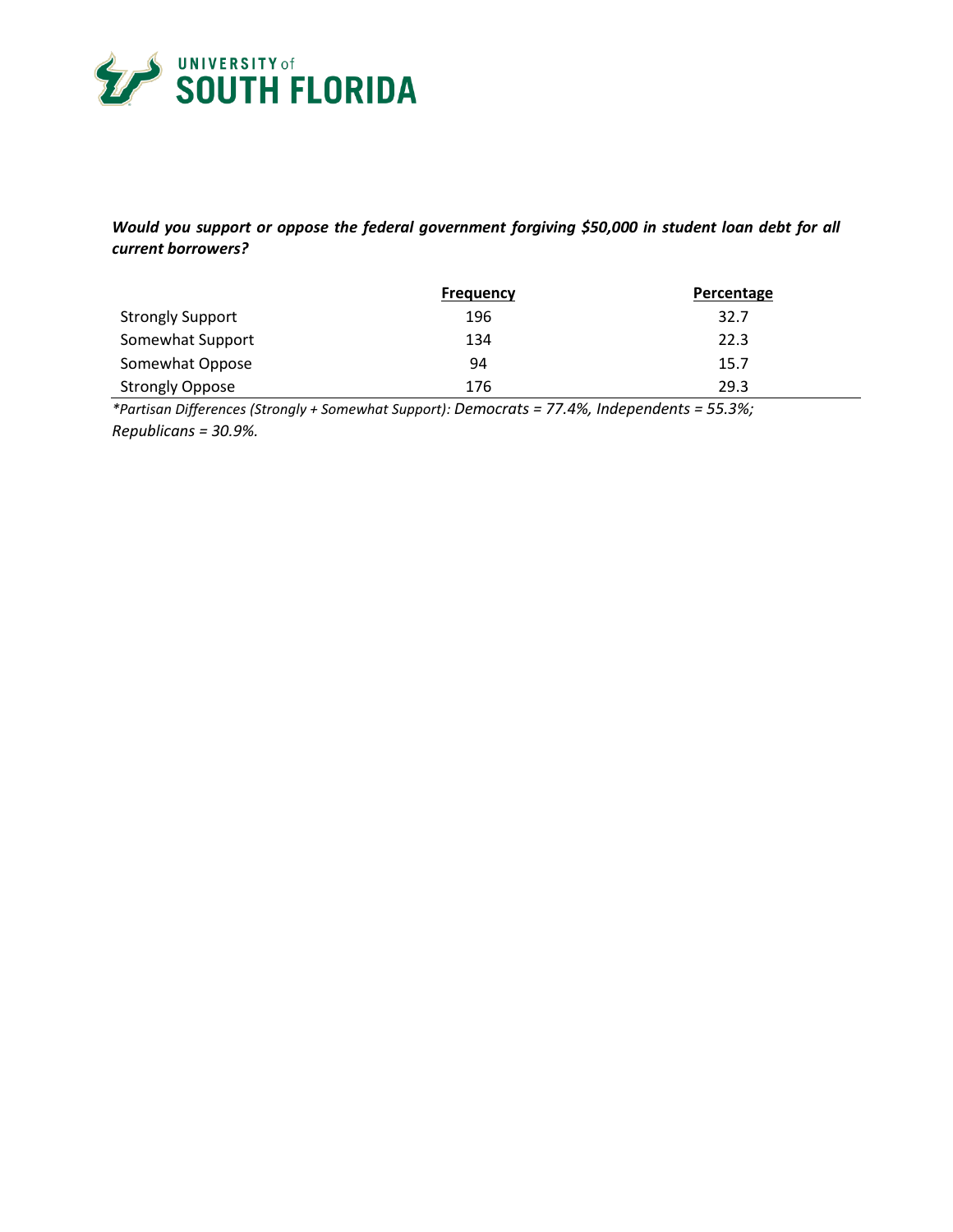

# **Survey Information**

600 adult Floridians were surveyed via an online web-panel using an industry leading market research provider. The survey was fielded from March 31<sup>st</sup> through April 12<sup>th</sup> 2022, and the results are reported with a 95% confidence level and a margin of error of +/- 4. Respondents were selected via stratified, quota sampling to ensure a representative sample. Balanced quotas for gender, age, race/ethnicity, education and party affiliation were determined based on data from the U.S. Census Bureau, Florida's Department of State, and Florida's Office of Economic and Demographic Research (EDR). Quotas were stratified by region of the state for geographical representativeness.

#### **Table A1 Sample Comparison**

|                                                       | <b>USF Survey Sample</b> | Florida Demographics* |
|-------------------------------------------------------|--------------------------|-----------------------|
| Gender                                                |                          |                       |
| Female                                                | 51.5%                    | 51.1%                 |
| Male                                                  | 47.3%                    | 48.9%                 |
| Other                                                 | 1.2%                     |                       |
| Age                                                   |                          |                       |
| 18-24                                                 | 9.0%                     | 10.8%                 |
| 25-44                                                 | 31.2%                    | 31.2%                 |
| 45-64                                                 | 33.3%                    | 32.4%                 |
| $65+$                                                 | 26.5%                    | 25.6%                 |
| Race                                                  |                          |                       |
| Black/African American                                | 17.3%                    | 16.9%                 |
| White/Caucasian                                       | 77.7%                    | 77.3%                 |
| Other                                                 | 5.0%                     | 5.8%                  |
| Ethnicity                                             |                          |                       |
| Hispanic                                              | 27.0%                    | 26.4%                 |
| Non-Hispanic                                          | 73.0%                    | 73.6%                 |
| Education                                             |                          |                       |
| Less than 4 Year Degree                               | 69.2%                    | 69.5%                 |
| 4 Year Degree (or higher)                             | 30.8%                    | 30.5%                 |
| Political Affiliation (registered voters only, n=540) |                          |                       |
| Democrat                                              | 35.4%                    | 36.2%                 |
| Independent                                           | 28.1%                    | 26.4%                 |
| Republican                                            | 34.8%                    | 35.7%                 |
| Other                                                 | 1.7%                     | 1.7%                  |
| Region                                                |                          |                       |
| Panhandle                                             | 7.2%                     | 7.2%                  |
| Northeast Florida                                     | 13.0%                    | 12.4%                 |
| Central Florida                                       | 25.7%                    | 25.5%                 |
| <b>West Coast</b>                                     | 22.3%                    | 21.9%                 |
| Southeast Florida                                     | 31.8%                    | 32.9%                 |

\*Gender, race, ethnicity, and region quotas based on U.S. Census Bureau's Population Estimates Program (PEP): [https://www.census.gov/quickfacts](https://www.census.gov/quickfacts‌/FL) [/FL](https://www.census.gov/quickfacts‌/FL) Age quotas based on Florida Office of Economic and Demographic Research (EDR)[: http://edr.state.fl.us/Content/population-demographics/](http://edr.state.fl.us/Content/population-demographics/%20data/index-floridaproducts.cfm)  [data/index-floridaproducts.cfm](http://edr.state.fl.us/Content/population-demographics/%20data/index-floridaproducts.cfm) Political Affiliation quotas based on Florida Division of Elections [https://dos.myflorida.com/elections/data-statistics/voter](https://dos.myflorida.com/elections/data-statistics/voter-registration-statistics/voter-registration-reportsxlsx/voter-registration-by-party-affiliation/)[registration-statistics/voter-registration-reportsxlsx/voter-registration-by-party-affiliation/](https://dos.myflorida.com/elections/data-statistics/voter-registration-statistics/voter-registration-reportsxlsx/voter-registration-by-party-affiliation/)